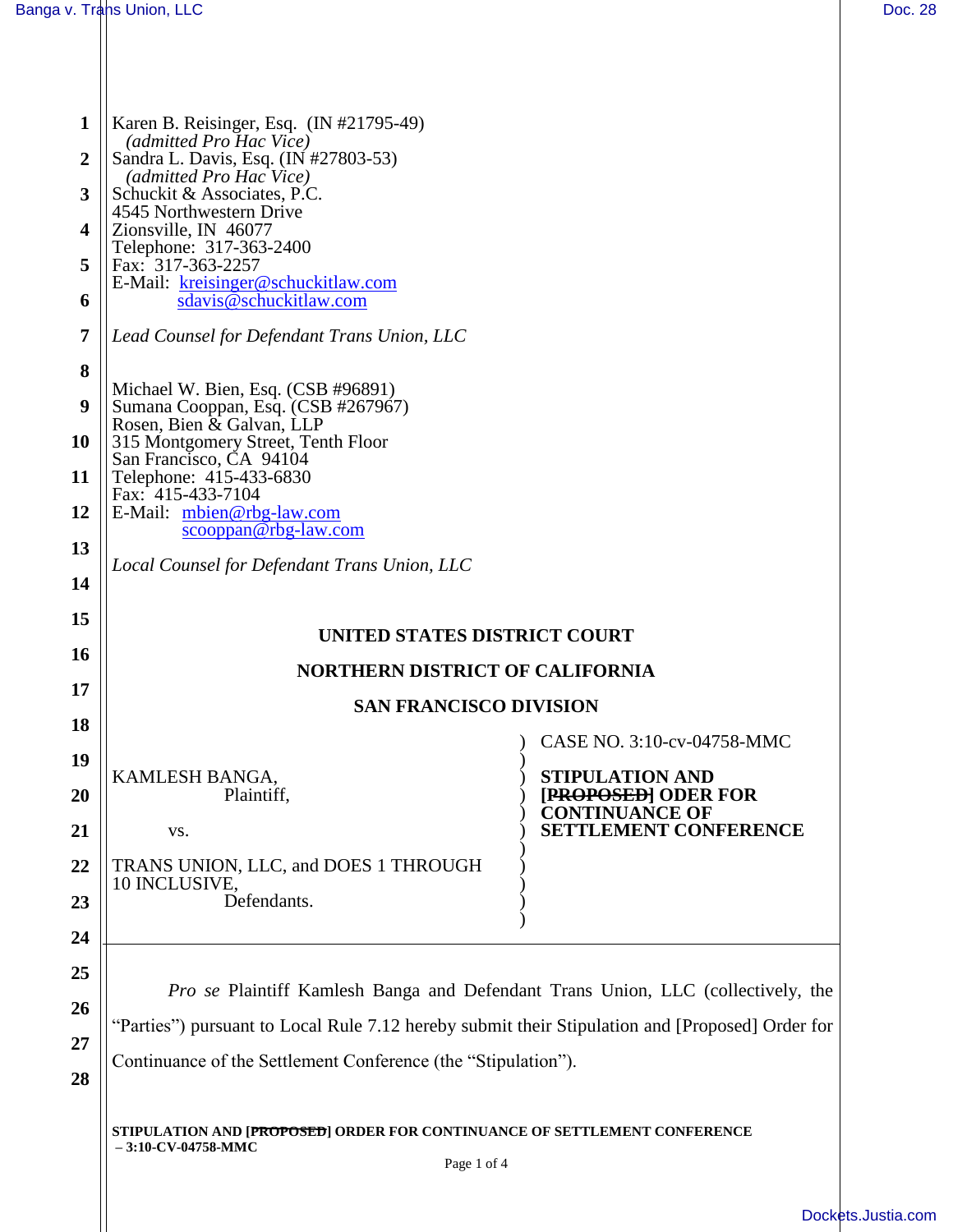**1 2**

**11**

**14**

**15**

**16**

**17**

**18**

In support of the Stipulation, the Parties state:

**3 4** 1. By Order dated February 7, 2010, the Court ordered that the Settlement Conference in this cause be held in early June 2011, Magistrate Judge Spero's calendar permitting.

**5 6** 2. By Order dated February 8, 2011, the Settlement Conference in this cause is currently set for May 4, 2011, at 9:30 a.m.

**7 8** 3. The Parties agree that additional time is necessary to conduct discovery and properly prepare for the Settlement Conference.

**9 10** 4. Magistrate Judge Spero's Courtroom Deputy, Karen Hom, has indicated that Magistrate Judge Spero is available for a Settlement Conference on June 20, 2011.

5. The Parties have no scheduling conflicts for June 20, 2011.

**12 13** 6. This Stipulation is not made for the purposes of delay and would not prejudice any party.

THEREFORE, IT IS HEREBY STIPULATED between the Parties to request that the Settlement Conference, currently set for May 4, 2011, be continued to June 20, 2011.

Karen B. Reisinger, Esq. (IN #21795-49)

Sandra L. Davis, Esq. (IN #27803-53)

E-Mail: kreisinger@schuckitlaw.com sdavis@schuckitlaw.com

*Lead Counsel for Defendant Trans Union,* 

*(admitted Pro Hac Vice)*

 *(admitted Pro Hac Vice)* Schuckit & Associates, P.C. 4545 Northwestern Drive Zionsville, IN 46077 Telephone: 317-363-2400 Fax: 317-363-2257

SO STIPULATED by:

Date: 03/17/11 *s/Karen B. Reisinger*

**25**

**26**

**27**

**28**

**STIPULATION AND [PROPOSED] ORDER FOR CONTINUANCE OF SETTLEMENT CONFERENCE – 3:10-CV-04758-MMC**

*LLC*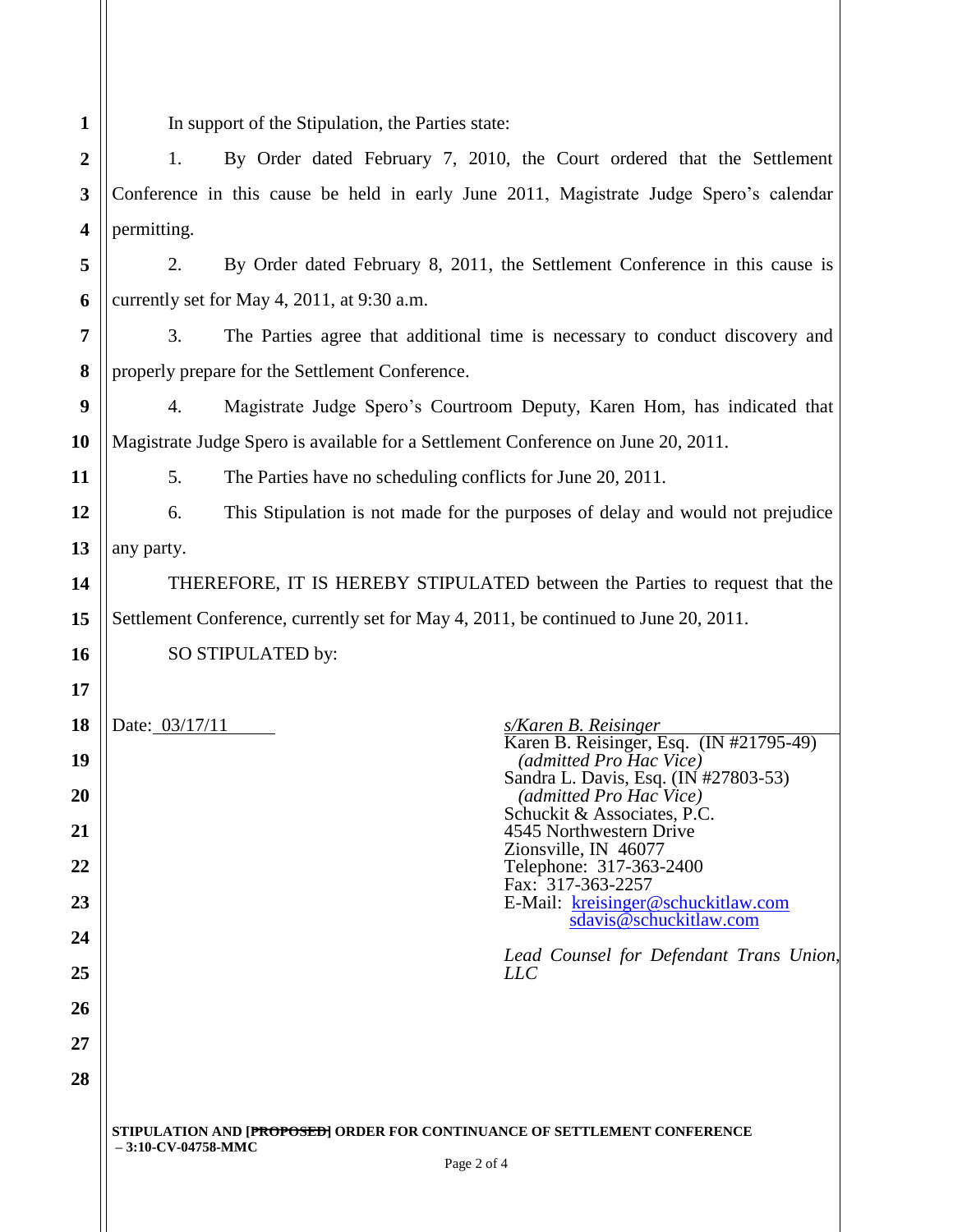| $\mathbf{1}$            | Michael W. Bien, Esq. (CSB #96891)                                                                                               |  |  |
|-------------------------|----------------------------------------------------------------------------------------------------------------------------------|--|--|
| $\overline{2}$          | Sumana Cooppan, Esq. (CSB #267967)<br>Rosen, Bien & Galvan, LLP<br>315 Montgomery Street, Tenth Floor<br>San Francisco, CA 94104 |  |  |
| 3                       | Telephone: 415-433-6830                                                                                                          |  |  |
| $\overline{\mathbf{4}}$ | Fax: 415-433-7104<br>E-Mail: mbien@rbg-law.com                                                                                   |  |  |
| 5                       | scooppan@rbg-law.com                                                                                                             |  |  |
| 6                       | Local Counsel for Defendant Trans Union,<br><b>LLC</b>                                                                           |  |  |
| 7                       |                                                                                                                                  |  |  |
| 8                       |                                                                                                                                  |  |  |
| 9                       | Date: 03/17/11<br>s/Kamlesh Banga (with consent)                                                                                 |  |  |
| 10                      | Kamlesh Banga<br>Pro se Plaintiff<br>P.O. Box 6025                                                                               |  |  |
| 11                      | Vallejo, CA 94591                                                                                                                |  |  |
| 12                      |                                                                                                                                  |  |  |
| 13                      |                                                                                                                                  |  |  |
| 14                      |                                                                                                                                  |  |  |
| 15                      |                                                                                                                                  |  |  |
| 16                      |                                                                                                                                  |  |  |
| 17                      |                                                                                                                                  |  |  |
| 18                      |                                                                                                                                  |  |  |
| 19                      |                                                                                                                                  |  |  |
| 20                      |                                                                                                                                  |  |  |
| 21                      |                                                                                                                                  |  |  |
| 22                      |                                                                                                                                  |  |  |
| 23                      |                                                                                                                                  |  |  |
| 24                      |                                                                                                                                  |  |  |
| 25                      |                                                                                                                                  |  |  |
| 26                      |                                                                                                                                  |  |  |
| 27                      |                                                                                                                                  |  |  |
| 28                      |                                                                                                                                  |  |  |
|                         | STIPULATION AND [PROPOSED] ORDER FOR CONTINUANCE OF SETTLEMENT CONFERENCE<br>$-3:10$ -CV-04758-MMC<br>Page 3 of 4                |  |  |